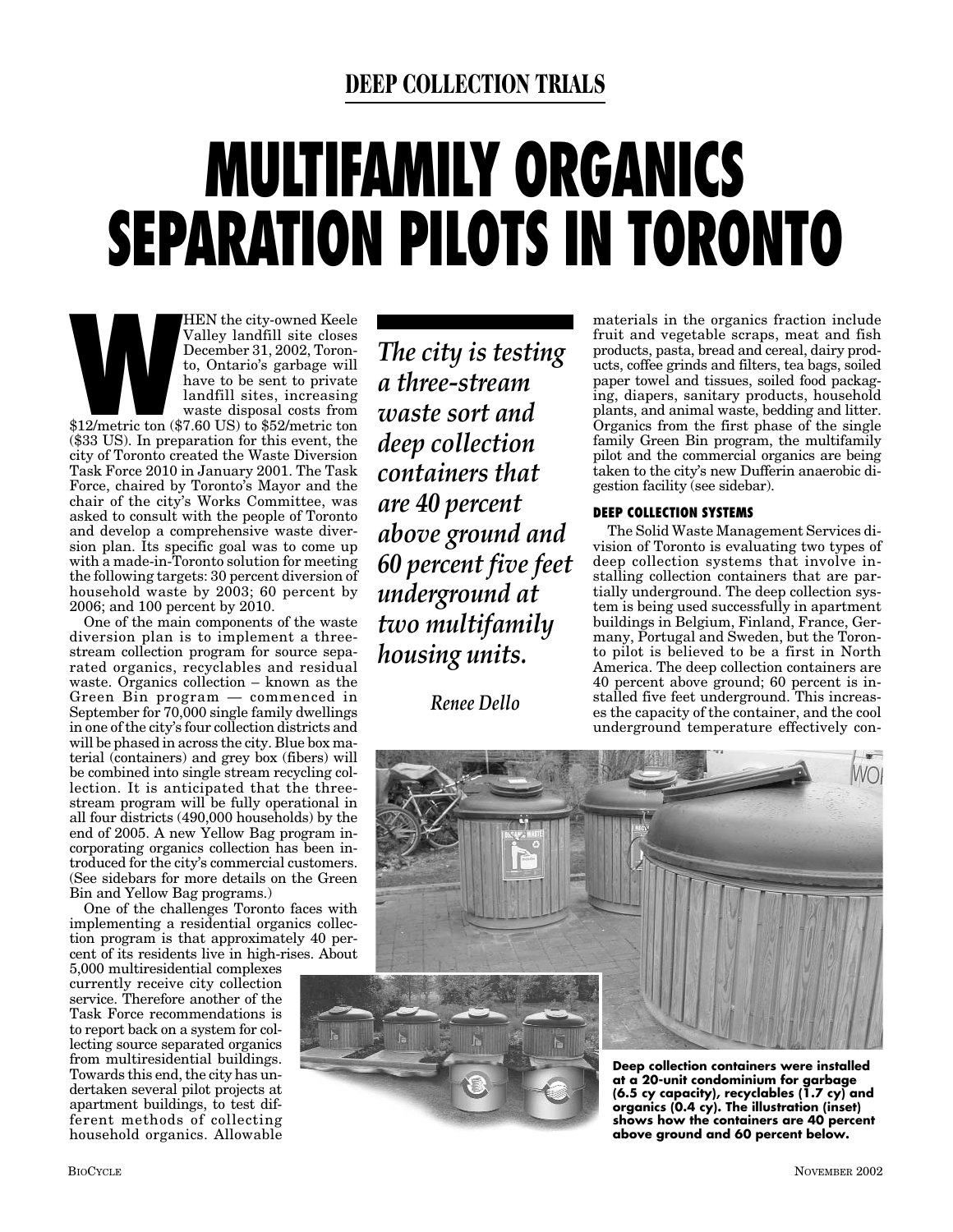# **SINGLE FAMILY ORGANICS COLLECTION**

**TORONTO'S new Green Bin**<br>program will be key to helping<br>the city achieve its goal of 60<br>percent waste diversion by 2006. ORONTO'S new Green Bin program will be key to helping the city achieve its goal of 60 The first phase of the program has been rolled out to 70,000 households (one out of four collection districts in the city). As part of the implementation, the city delivered two new containers to residents in the Phase 1 area. One container is for use in the kitchen and one is for setting material at the curb. The organic materials collected in the new program include: fruit and vegetable scraps, meat and fish products, pasta, bread and cereal, dairy products, coffee grinds and filters, tea bags, soiled paper towel and tissues, soiled food packaging, diapers, sanitary products, household plants, and animal waste, bedding and litter. Organics

trols odors from stored organic residuals.

Traditionally, multiresidential dwellings possess several characteristics that act as barriers to recycling. These include lack of convenience to residents; communication challenges due to many languages and high turnover of residents; physical constraints of buildings; lack of building management support; and lack of financial incentives. Thus, in order to take the next step and test organics separation, the project team felt it was important to pilot the deep collection system at buildings that already had a successful recycling program. Because the collection units get buried five feet into the ground, we had to ensure that the buildings selected had an area that was clear of underground utilities (e.g. natural gas, cable, sewer, electrical).

The project team also wanted to test the system at a building with and without a garbage chute. A small 20 unit condominium without a garbage chute, and a large 260 unit rental building with a garbage chute were selected for the pilot. Permission was sought from the board of directors at the one building and the property management and building superintendent of the other.

At the smaller building, it was possible for staff to attend a resident meeting prior to the installation to explain the project, and distribute instructional material and kitchen containers for organics. Residents were instructed that they could line their kitchen containers with plastic bags, i.e., grocery bags, if they wished, but could also empty the material from the kitchen containers directly into the deep collection container.

At the larger building, the property management distributed a letter to all house-

are collected every week along with alternate weekly collection of recyclables and residual garbage and taken to Toronto's new Dufferin Organics Processing Facility (see accompanying sidebar) where it is anaerobically digested.

The rollout schedule is as follows: Phase 1 was implemented in the Etobicoke community (70,000 homes) on September 17, 2002. Phase 2, which has been approved in principle by Toronto City Council but is still subject to budget approvals, will be implemented in Scarborough (110,000 homes) in June 2003, East York, York and Toronto (210,000 homes) in July 2004, and North York (110,000 homes) in June 2005. For further information on the City's new Green Bin organics program, please visit our web site at www.city.toronto.on.ca/greenbin.





**A truck fitted with a hydraulic lifting arm is used to service the deep collection units.**

holds introducing the pilot project and notifying residents that city staff would be visiting the building soon to distribute free kitchen containers and information explaining the project. Staff set up a lobby display on the day of the installation and distributed the kitchen containers and newsletters with information on the pilot. Residents were instructed by the property management to double bag their organics using shopping bags, due to concerns about leaking bags in the event that residents take the bags out on their way to work without the kitchen container provided. The cost for the deep collection system, kitchen organics containers, installation, and collection are paid for by the city. The cost of the deep collection units ranges from \$2,000 to \$4,400 depending on the size and type of unit. Installation was done by city staff at approximately \$500/unit (about \$320 US).

The small building had the Molok deep collection system installed for its garbage, recycling (paper and containers commingled) and organics in April 2002. Its one 3 cubic yard bulk-lift garbage bin, and its four 90 gallon recycling carts, were replaced with one 6.5 cubic yard deep collection container for garbage, one 1.7 cubic yard deep collection container for recyclables, and one 0.4 cubic yard deep collection container for organics.

The larger building had the Alfa deep collection system installed only for organics. The recycling program performance at the 260 unit building was above average due to the active involvement of the building's superintendent and thus it was decided not to interfere with or change the recycling program. Two small units (300 gallon capacity) were installed close to the area of the existing bulk-lift recycling bins in August 2002.

#### **PARTICIPATION AND PERFORMANCE**

The 20 unit building went from a twice weekly garbage collection and once a week recycling collection to a once a month garbage and organics collection, and once every two weeks recycling collection. To determine the collection frequency, the units were monitored on a weekly basis until the generation pattern was established. The prepilot diversion rate from the building averaged 21 percent. Since April, it has had an average diversion rate of 60 percent with the new system. The 260 unit building has had only two collections of organics so far (collection frequency is every two weeks, again determined by monitoring of the unit). Diversion has increased from an average prepilot rate of 32 percent to 42 percent with the addition of organics.

The organic material from both buildings has been very clean so far with less than five percent contamination. There have been a few problems with fruit flies at the smaller building, but no problems with other pests or animals. In fact, the small building had raccoon problems before the installation of the deep collection system, and no problems were reported afterwards. Only one call was received in June about a slight odor coming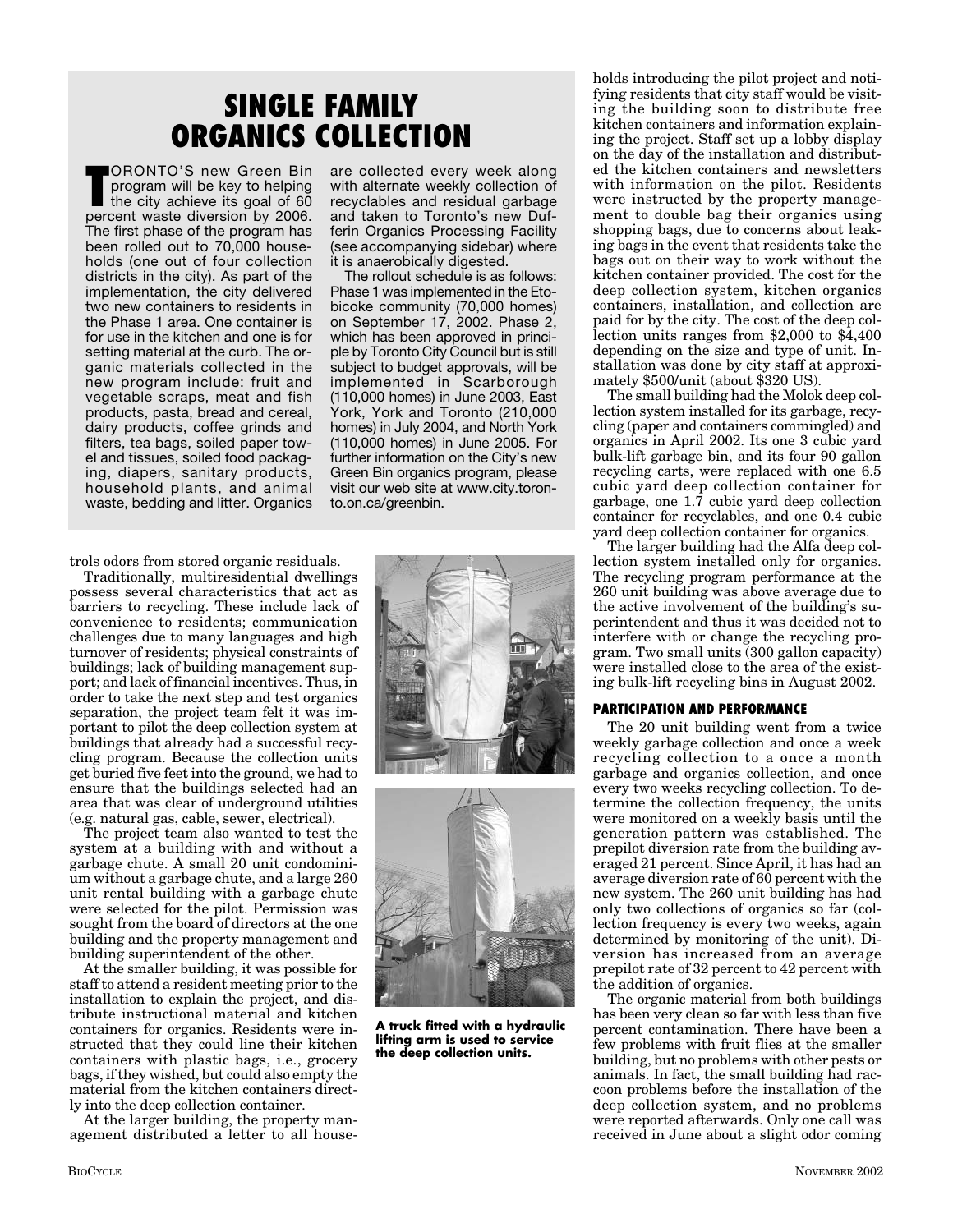# **ANAEROBIC DIGESTION FACILITY STARTS UP**

**ANEW anaerobic digestion facility is<br>part of the city of Toronto's organics<br>Organics Processing Facility is designed** part of the city of Toronto's organ-Organics Processing Facility is designed to process about 28,000 tons/year (25,000 metric tons) of source separated organics from residents, commercial businesses and public buildings. The city issued a design/build contract for the plant, which is now in the final stages of commissioning. The plant uses the BTA wet mesophilic anaerobic digestion technology; Canada Composting, Inc. of Newmarket, Ontario is the North American licensee of the system. The plant recently began its start-up phase, processing household organics from the Phase I rollout of the Green Bin program. Organics collected from the commercial sector as part of the Yellow Bag program are going to Dufferin as well. (See accompanying sidebars for information on those programs.)

The facility is designed as follows, explains Brian Van Opstal, an engineer with the city of Toronto's Solid Waste Management Services Division. Residents are provided with rigid kitchen and curbside containers for organics collection and are also able to package organics in plastic grocery type bags and to use plastic liners for their curbside bins. Materials are unloaded at the plant and are conveyed to a trommel screen, which opens bags and fractionates the waste stream into three sizes — 2 1/2 inches (65 mm), 10-inches (250 mm) and overs. The 10-inch and overs fractions are conveyed to a line that includes sorting stations, and magnetic and eddy current separators. "The amount of hand sorting required will depend on how clean the material is," notes Van Opstal.

Following the bag opening and sorting operations, the material is conveyed to the hydropulper, the first stage of the anaerobic digestion process. Bags that are not opened by the trommel screen are opened by the hydropulper. "The hydropulper will open bags and remove plastic , but I think as we get up to scale, relying on the hydropulper to open bags will slow down the process — primarily because the hydropulping operation will take longer A better solution may be to install a bag breaking system in front of the trommel," says Van Opstal.

The hydropulper is a large tank with an agitator that is mounted from the top of the tank. The agitator resembles a screw auger or an agitator in a clothes washer, he explains. There are no cutting edges on it. The 2 1/2-inch minus fraction from the trommel screen, and the larger fractions that have gone through the sorting line, are all loaded into the hydropulper. It is filled with recycled process water to bring the solids content of the material down to about eight percent. "The agitator spins very quickly," says Van Opstal. "The difference in velocity between the water close to the agitator and the water closer to the walls is so great that it creates a sheer force that will open bags and literally – I am told by the manufacturer – separate fibers and organic matter from



**Hydropulpers (above) are the first stage of the wet mesophilic anaerobic digestion technology, wetting, separating, then pulping the organic fraction. A rake-like unit (right) passes through the liquid to remove plastics and other floating light fraction material.**

other materials. For example, if a disposable diaper is put in, the plastic liner will remain intact and come out as residue and the rest comes out as organic pulp."

Once the pulping operation is complete, a very large rake-like unit passes through the liquid to remove plastics and other floating light fraction materials. A trap in the bottom of the pulper removes heavy objects such as silverware, glass and ceramics. One complete cycle of the hydropulper, including pulping and screening, typically requires 70 minutes.

The pulp moves from the hydropulper into a large, fiberglass surge tank. "The purpose of the surge tank is to act as a buffer between the hydropulper, which is a batch operation, and the digester, which needs to be loaded continuously,"

notes Van Opstal. "The surge tank allows the digester to be fed at a constant rate." Another contaminant removal system, known as a hydrocyclone, runs in parallel with the surge tank, he adds. It removes very small pieces of heavy fraction material, such as pieces of glass that are smaller than a grain of rice, collectively referred to as grit. Liquid from the surge tank runs continuously through the hydrocyclone and then back into the tank. The light and heavy fractions from the hydropulper and the grit from the hydrocyclone are the residuals

from the process — estimated to be about ten percent or less by weight of the incoming organics stream.

The digester is a glass-lined steel tank that resembles a farm silo and has a working volume of 3,000 cubic meters (about 3,900 cubic yards). The average solids retention time in the liquid phase digester is 15 days. Material is continuously withdrawn and a screw press is used to separate liquids and solids. "We expect the cake solids to be about 30 percent," he says. "The operator of the Dufferin facility has a



contract with a composter in Niagara Falls, Ontario to process the solids." Because the plant just started processing material in September**,** only small quantities of cake solids have been transported to the composting facility as of mid-October.

The biogas is not being captured for energy recovery at this time. If the plant is expanded, it is expected that a cogeneration system will be installed to utilize the biogas energy. The entire plant is fully enclosed, with building air treated through a biofiltration system. Once the facility has been accepted by the city, it will be operated by Canada Composting, Inc. – M.G.